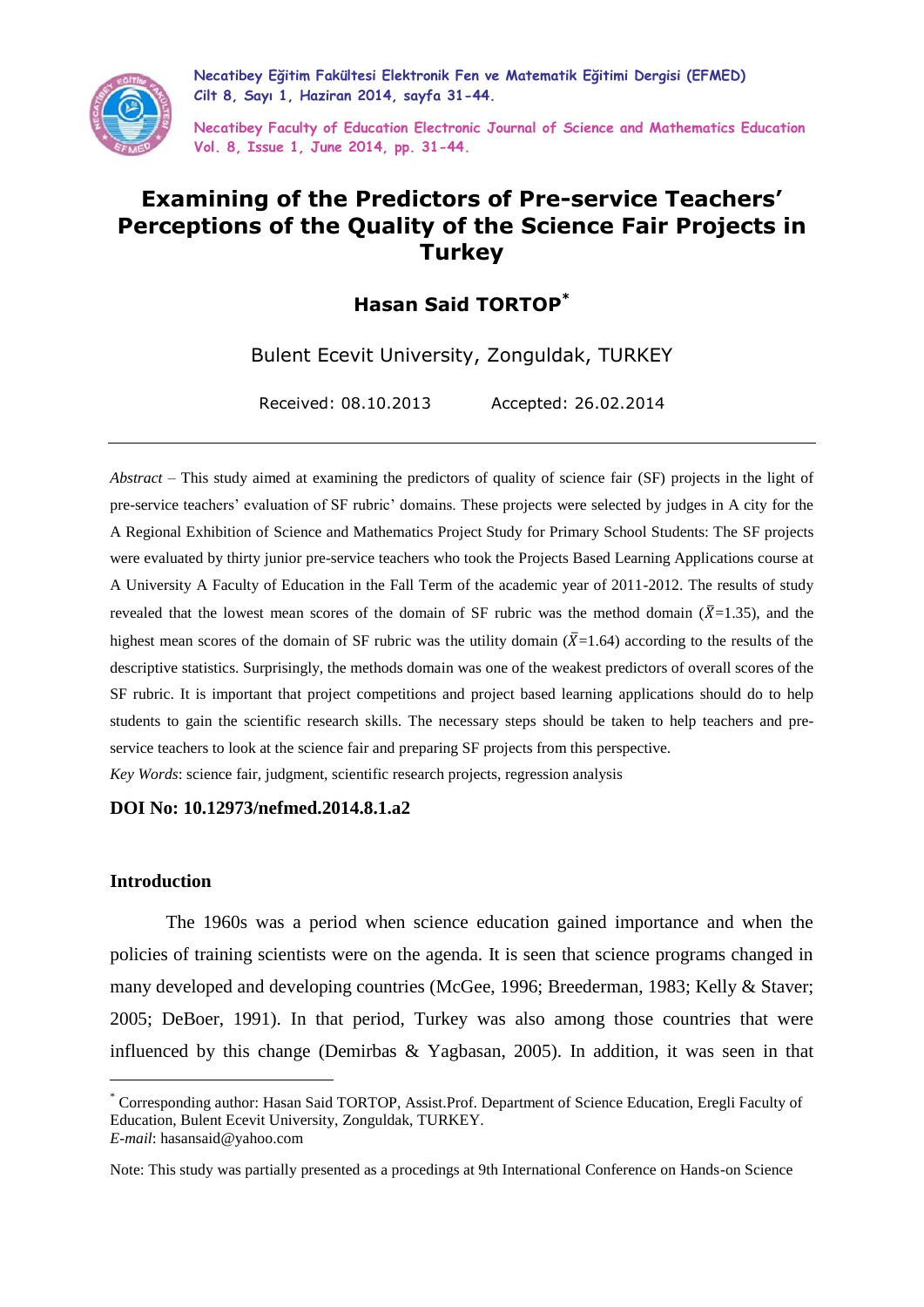period that students learnt to behave like scientists and that project competition (science fairs) which allowed students to act like a scientist were commonly used. In Turkey, such attempts were made at the high school level with the help of The Scientific and Technological Research Council of Turkey (STRCT) in 1968 [STRCT, 2012)]. Today, it is seen that a number of countries have revised their science programs to train individuals equipped with the 21st century skills (such as collaboration, critical thinking, communication, creativity and innovation, self-direction) (Ravitz, Hixson, English & Mergendoller, 2011). Turkey changed the primary school curriculum of the science and technology course to make it aligned with the constructivist approach in 2005. The purpose of the new science curriculum was to train individuals who can research, interrogate, examine, associate science subjects with daily life and use scientific methods to solve the problems in every field of life and know how to view the world from the perspective of a scientist (Board of Education, 2005). In Turkey, the Secondary School Students' Project Competitions have been organized by STRCT and MNE (Ministry of National Education) for a long time. In addition, a similar competition named Science and Mathematics Project Work for Primary School Students has also been taken place at the elementary school level with the cooperation of STRCT and MNE since the academic year of 2005-2006 (STRCT, 2012; RDED, 2012). Science fairs, which have become a tradition in developed countries, are exhibitions open to the public in which students present their works (independent scientific research). In general, in these science fairs, juries make evaluations, and students are awarded based on their projects (Bunderson & Anderson, 2006; Abernathy & Vineyard, 2001). A science fair regarded as a celebration by Abernathy and Vineyard (2001) is defined as a place in which students share their studies with their friends, teachers, parents, scientists and other people in the society and make interpretations regarding their experiences. The primary purpose of science fairs is to help students to understand and use scientific methods while designing and conducting experiments so that they can achieve their school program. Besides such benefits of science fairs as teaching students new things, spending enjoyable time, developing their research skills and helping them to think critically and develop positive attitudes towards science, these science fairs also cause students to feel worried and stressed at the end of the competition and increase their anxiety level (Grote,1995; Bunderson & Anderson, 1996; Abernathy & Vineyard, 2001; Czerniak, 1996; Balas, 1998; Bellipanni & Lilly, 1999; Wang & Yang, 2003; Gomez, 2007; Kankelborg, 2005; Yayla, & Uzun, 2008; Fisanick, 2010).

In the competition of 'This is My Work' and in the other similar project competitions, the purpose is to have young brains think and make observations, to encourage them to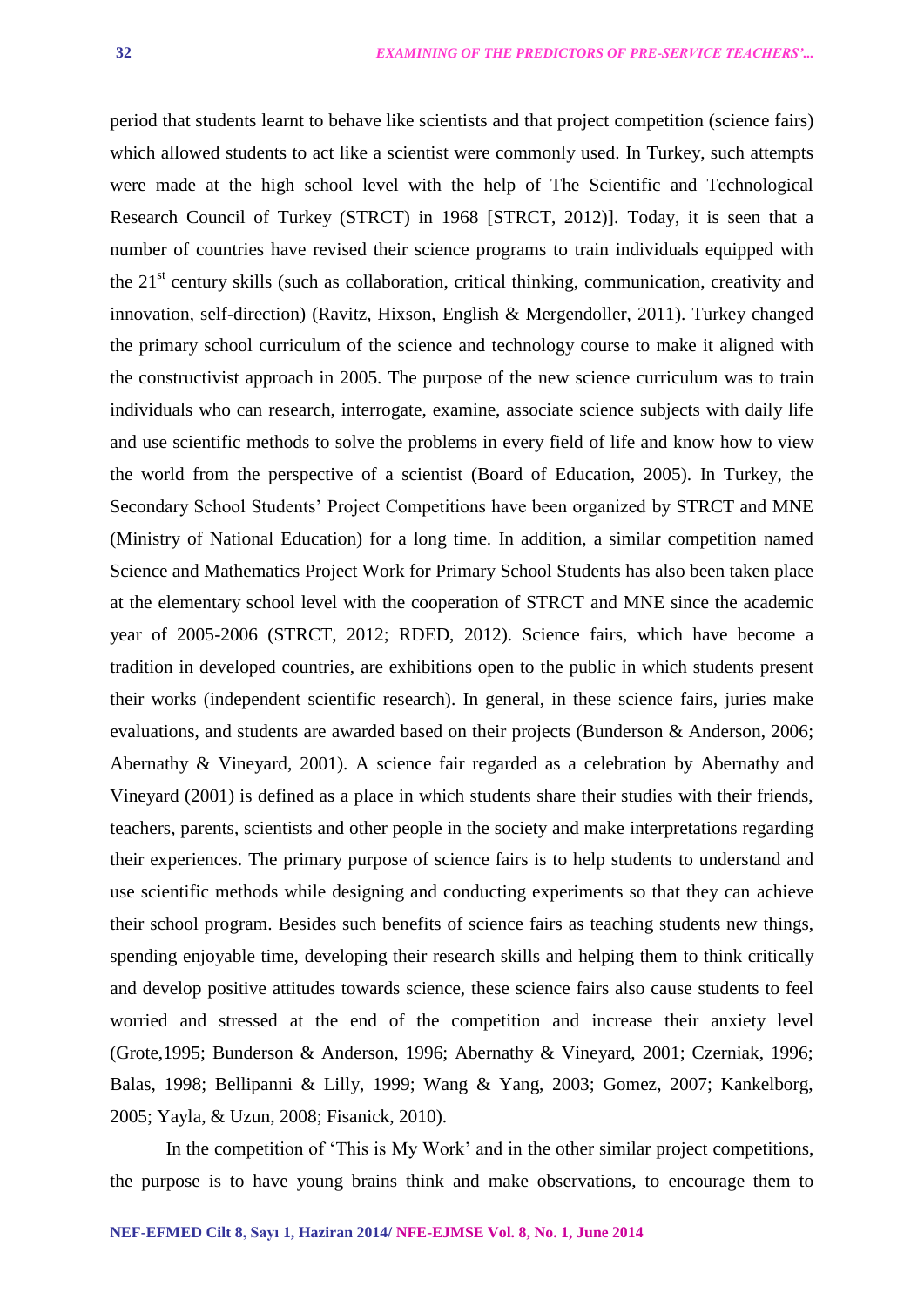wonder and research and to help them to reveal their potentials. In addition, it is an important result that the idea behind the project belongs totally to the student(s) (STRCT, 2012; RDED, 2012). The criteria for the evaluation of the works in these competitions are stated in competition guides. Although there seems to be much diversity in the evaluation of the works in provincial, regional and final exhibitions, it is generally stated by juries that the following criteria should be taken into consideration during evaluation: STRCT Evaluation Criteria 2009-2010 Project Guide, originality and creativity, used scientific method, consistency and contribution, utility (economic, social academic, …), applicability or usefulness, literature review, conclusion and clarity, assimilation and mastery and obeying the safety warnings. There are a number of studies which emphasize the importance of the jury's evaluation in project competitions and which point out that the projects developed should be belong to the students. These are quite important for the quality of the competitions and for students' development (Grobman, 1993; Shore, Delcourt, Syre & Shapiro, 2007; Czerniak & Lumpe, 1996). In this respect, the evaluation of projects is fairly important. Such questions as "according to which dimension of the evaluation criteria are some projects developed by students considered to be better than those developed by other students?" or "to which aspects of the projects do the juries evaluating them to give more importance in the evaluation process?" occupy the minds of students participating in project competitions as well as of their supervisors (Potter, 2009). Potter (2009) examines the quality of the science fair rubrics, and she argues that science fair rubrics are not only a summative rubric, but also they are formative rubrics. Besides, she examined the extent to which patterns in student performance, as measured by the Potter Rubrics, predict the judges' perception of the quality of the Project.

This study examined to what extent the criteria in the evaluation scale determined by STRCT and Potter Rubrics (2009) in the Science and Mathematics Project Work for Elementary School Students also known as 'This is My Work' started in elementary school level in Turkey in the academic year of 2005-2006 predict the total score in the evaluation. For this purpose, the following research questions were directed:

- $\triangleright$  What is the order of importance of the criteria in the evaluation scale (STRCT Rubric) in the project competition of 'This is My Work' according to the pre-service teachers?
- $\triangleright$  To what extent does the criterion in the evaluation scale (STRCT Rubric) in the project competition of 'This is My Work' predict the total score given in the evaluation process by the pre-service teachers?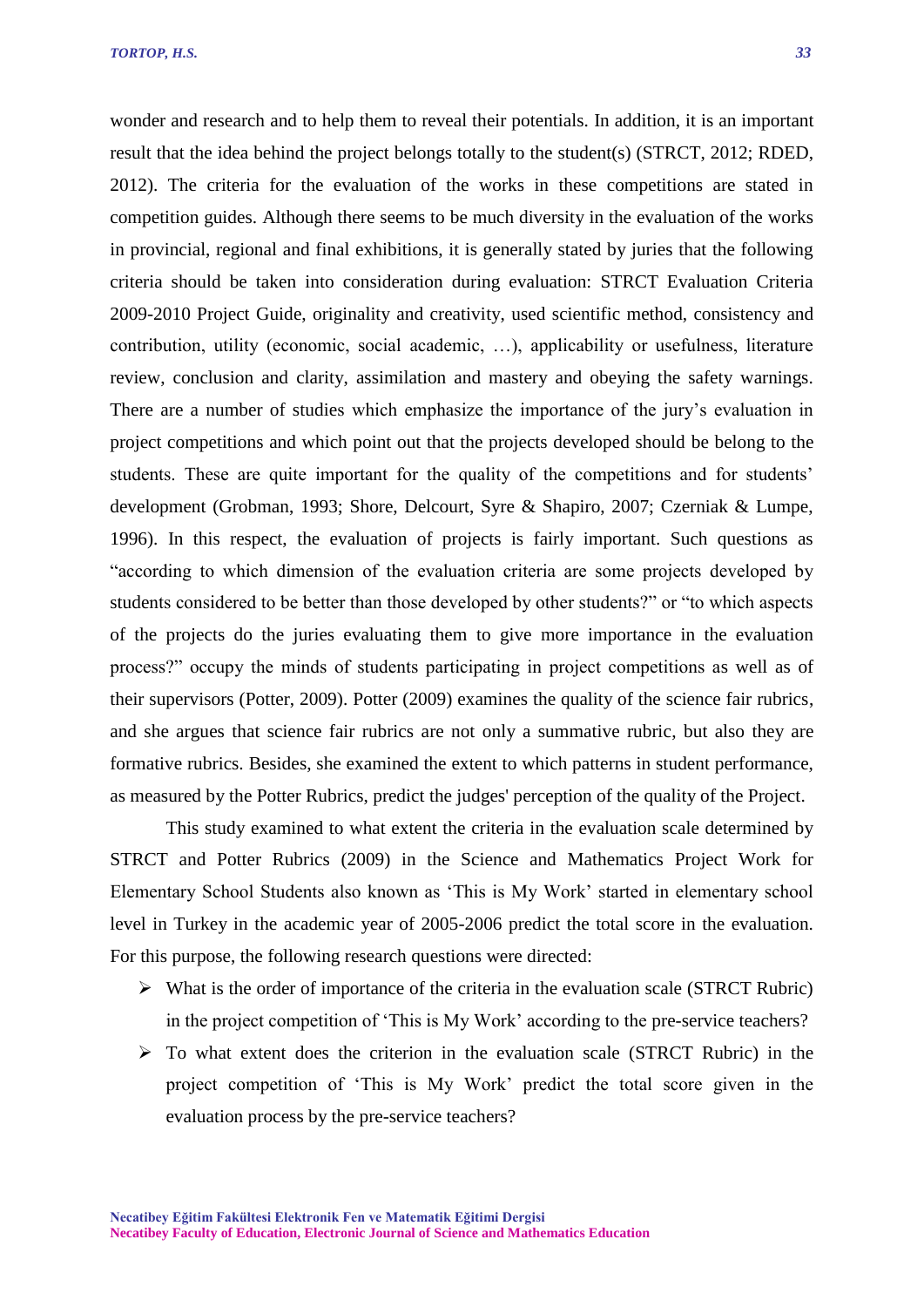- $\triangleright$  To what extent does the criteria in the evaluation scale (Potter' Rubric, 2009) in the project competition of 'This is My Work' predict the total score given in the evaluation process by the pre-service teachers?
- $\triangleright$  Are there any relations between STRCT project evaluation rubric scores and Potter's (2009) science fair project evaluation scores?

#### **Methods**

This study used a correlation research design (Buyukozturk, Cakmak, Akgun, Karadeniz & Demirel, 2011). Relation of pre-service teachers' perception of quality (high, medium, low) between primary school students' scores of projects according to STRCT Rubrics and Potter Rubrics were examined. The dependent variable was the perception of quality (high, medium, low), and the independent variable was the score each pre-service teachers gave for each project in each domain (Potter, 2009).

#### *Procedure*

In this study, thirty projects were determined for evaluation by pre-service teachers. These projects were selected by judges in A city for the A Regional Science Fair Exhibition of "Science and Mathematics Project Study for Primary School Students: This is My Work" Science Fair (web address: http://tegm.meb.gov.tr/bubenimeserim/) in the academic year of 2009-2010. The researcher was also a mentor for this science fair. Tortop (2013b) examined all aspects of this science fair by looking at the views of administrators, teachers and students. The quality of the projects was also examined by experts in the field of science education. In this study, the same thirty projects (Tortop, 2013b) were selected and examined in terms of the quality of projects by pre-service teachers.

#### *Participants*

In this study, while selecting of participants who will evaluate projects, some certain criteria are taken into account. The first criteria is that pre-service teachers should be at a certain level at which they gain educational acquisitions. In this respect pre-service teachers should be at the third class level (junior) at least. The second criteria is that pre-service teachers should be trained in Project based learning model and science fair. So, as participants, thirty pre-service teachers who took the Projects Based Learning Applications course at A University in the Faculty of Education in the Fall Term of the academic year of 2011-2012 in Turkey, were determined. The pre-service teachers assessed the projects according to the criteria of the project guide and Potter Rubrics ("This is My Work" Science Fair Project Guide, 2009; Potter, 2009).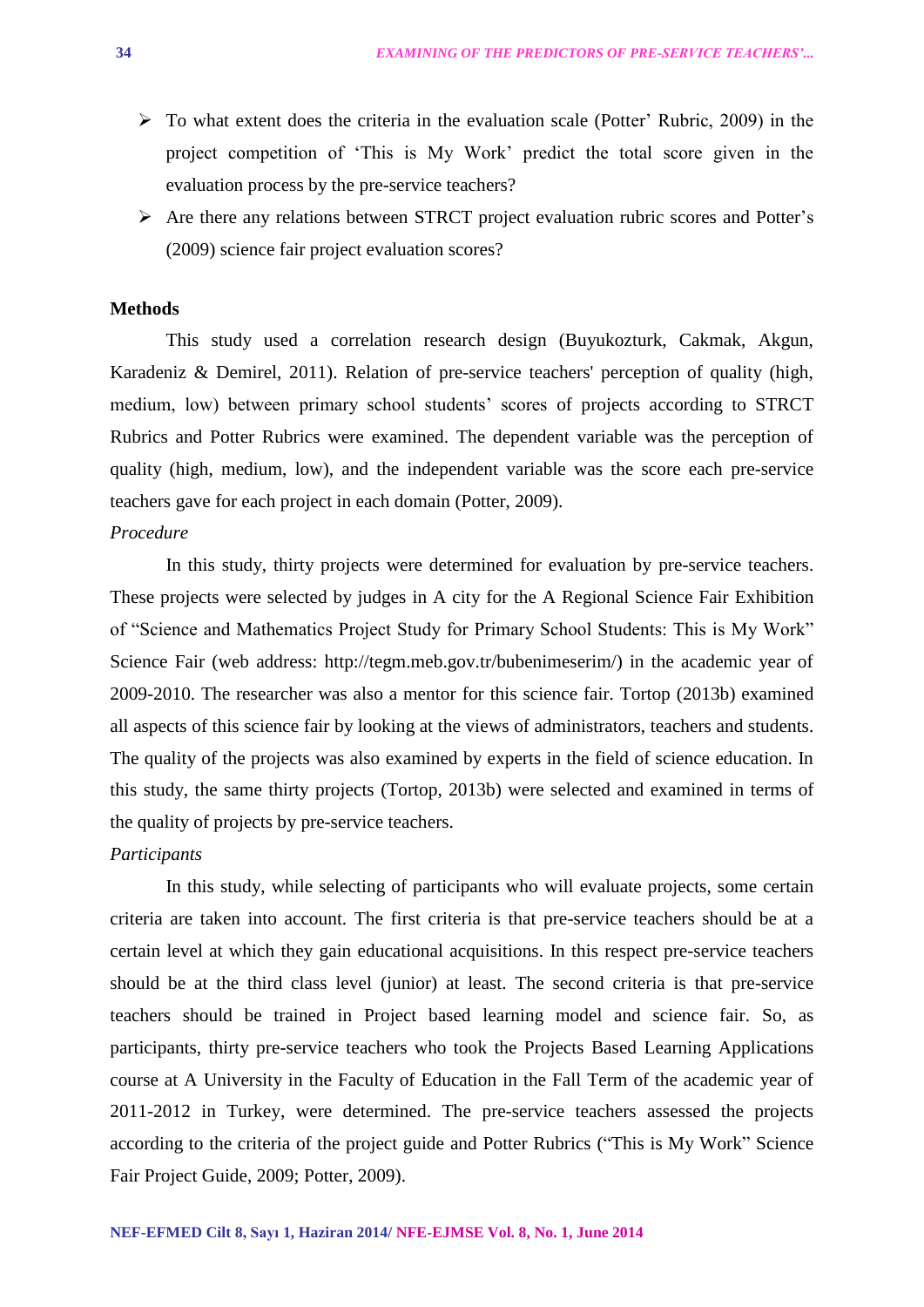The pre-service teachers assigned such scores to the dimensions determined in the evaluation scale as "1" inefficient, "2" efficient and "3" very efficient (Potter, 2009; Tortop, 2013b).

#### *Data Analysis*

Descriptive analysis was used for assessment of science fair project quality scores according to sub-dimension (such as originality, using the scientific method) of STRCT Rubrics and Potter Rubrics at SPSS program. Mean scores and standard deviation were calculated for every sub-dimension of STRCT Rubrics and Potter Rubrics.

Besides, in order to determine the predictors of the sub-dimension of STRCT Rubric and Potter Rubric scores related to STRCT Rubric and Potter Rubric total quality scores Multiple Linear Regression (Stepwise) and Pearson Product Moment Correlation were used in the SPSS program (Buyukozturk et al., 2010).

#### **Results**

In the conducted study, 30 projects that were admitted to the regional exhibition were evaluated by 30 pre-service teachers. In this evaluation, the criteria determined by STRCT were taken into consideration (This is My Work Project Guide, 2009). Among these criteria, "taking safety measures" and "giving reference" were not included in the analyses as all of the 30 projects had common deficiencies in these dimensions.

#### *Results of First Research Question*

As a result of the evaluation of 30 projects that pre-service teachers conducted using the STRCT rubric, subscale average scores are shown in Table 2. For assessment of a science fair Project according to STRCT Rubric lowest score is "1", and highest score is "3" for each sub-dimension. And total quality scores for a science fair Project low score is "7", and the high score is "21".

|                                          | Mean    | Std. Deviation |
|------------------------------------------|---------|----------------|
| <b>Total Score</b>                       | 13,2333 | 2,9431         |
| Orginality and Creativity Domain         | 1.6089  | .6331          |
| Used Scientific Method Domain            | 1,3533  | ,4965          |
| <b>Consistency Domain</b>                | 1,4589  | .5183          |
| Utility for Economical and Social Domain | 1,6489  | .5976          |
| Applicability and Usefulness Domain      | 1.4844  | .5668          |
| Conclusion and Clarity Domain            | 1.4656  | .5459          |
| Assimilation and Comprehension Domain    | 1,4567  | .5453          |

**Table 1** Descriptive Statistics of Rubric

**Necatibey Eğitim Fakültesi Elektronik Fen ve Matematik Eğitimi Dergisi Necatibey Faculty of Education, Electronic Journal of Science and Mathematics Education**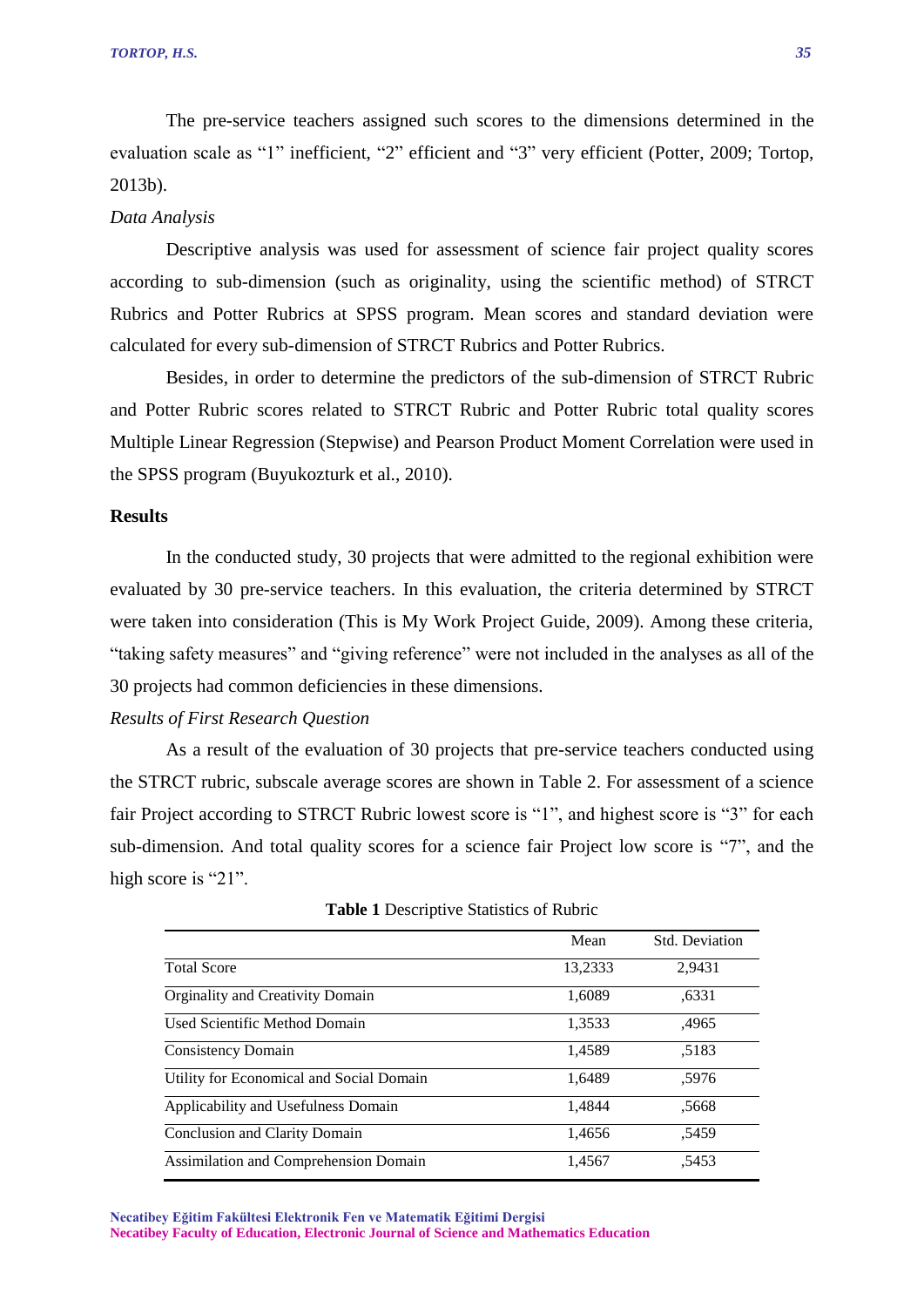As it can be seen in Table 1, the average of the highest quality score of the science fair projects is in the dimension of usability and originality. The average score of the lowest quality is seen in the dimension of the scientific method. This situation can be interpreted as; teachers, consulting projects, give little attention to this dimension and the jury groups that choose region exhibition, give very little importance to quality in this dimension.

#### *Results of Second Research Question*

The results of the regression analysis regarding the prediction of the total scores (according to STRCT Rubric) in the project evaluation are presented in the Table 2. In addition, further analyses were conducted by the stepwise method as one of the regression analysis methods.

|                                            | Unstandardi<br>zed |                 | Standardized<br>Coefficients |        |      | Correlatio<br>ns          |      |
|--------------------------------------------|--------------------|-----------------|------------------------------|--------|------|---------------------------|------|
|                                            | Coefficients       |                 |                              |        |      |                           |      |
| Model g                                    | B                  | Std. Error $_B$ | β                            | t      | sig  | Zero Order Partial r<br>r |      |
| Constant                                   | 1,204              | ,116            |                              | 10,420 | ,000 |                           |      |
| Consistency                                | 1,103              | ,060            | ,194                         | 18,440 | ,000 | ,573                      | ,576 |
| Assimilation                               | 1,421              | ,055            | ,263                         | 25,997 | ,000 | ,502                      | ,529 |
| Applicability                              | 1,190              | ,054            | ,229                         | 21,894 | ,000 | ,644                      | ,476 |
| Clearness                                  | 1,227              | ,046            | ,263                         | 26,477 | ,000 | ,576                      | ,528 |
| Originality                                | 1,021              | ,046            | ,220                         | 22,036 | ,000 | ,614                      | ,549 |
| Methods                                    | 1,108              | ,057            | ,187                         | 19,433 | ,000 | ,642                      | ,597 |
| Utility                                    | ,988               | ,051            | ,201                         | 19,408 | ,000 | ,641                      | ,604 |
| $R = 0.964 R^2 = 0.93$                     |                    |                 |                              |        |      |                           |      |
| $F_{(7-892)} = 1454,178 \text{ p} = 0.000$ |                    |                 |                              |        |      |                           |      |

**Table 2** Multiple Linear Regression (Stepwise) Predicting Overall Quality (according to STRCT Rubric) with Domains

Dependent Variable: Overall Quality Score

Predictors: (Constant), Consistency, Assimilation, Applicability, Clearness, Originality, Methods Utility.

When the paired and partial correlations between the predictive variables and the dependent variable (total score) were examined, it was seen that the highest relationship occurred between the Total Score and the Dimension of Consistency (r=.644); however, when the other variables were examined, the correlation between the two variables was found to be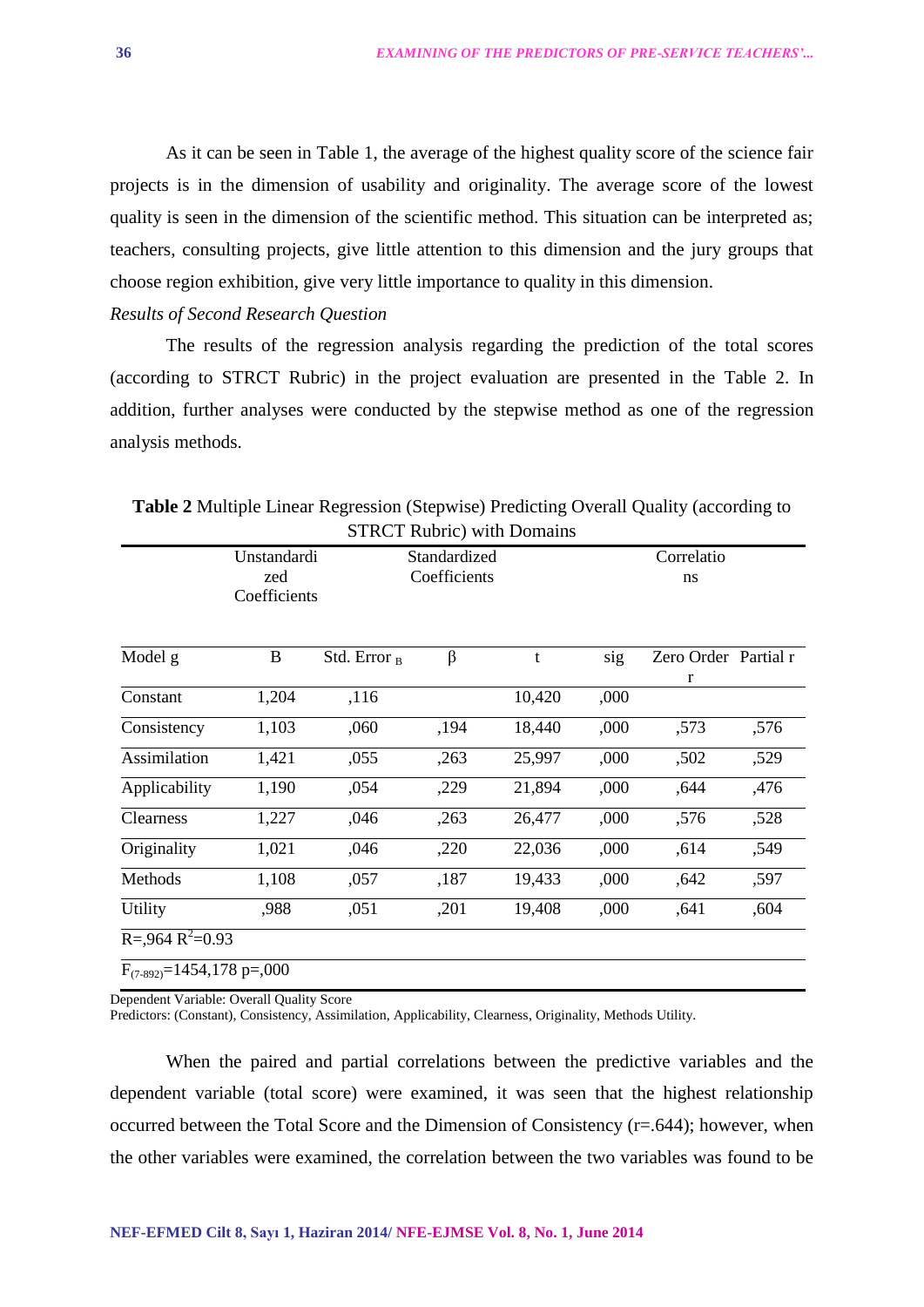r=.525. The variables that had a high level of relationship with the total score were Consistency (r=.644), Assimilation (r=.641), Applicability (r=.614), Conclusion (.607), Utility (r=.576), Originality (r=.573) and Method (.502), respectively. The Project Evaluation Form, with its all sub-dimensions, revealed a high level of significant relationship (r=.96,  $R^2$ =093 p<.001). All the dimensions explained approximately 93% of the total variance in the total evaluation score. According to the standardized regression coefficient (β), the relative order of importance of the total evaluation score of the predictive variables was as follows: Assimilation (.263), Clearness (.263), Applicability (.229), Originality (.220), Utility (.201), Consistency (.194) and Method (.187). When the results of the t-test regarding the significance of the regression coefficients were examined, all the dimensions were found to be significant predictors. Below is the mathematical model for the regression equation regarding the prediction of the total scores of the Project Evaluation Scale.

Project Evaluation Scale Score =  $1.204 + .263$ [Assimilation] + .263[Clearness] + .229[Applicability] + .220[Originality] + .201[Utility] + .194[Consistency] + .187[Method]

As can be seen here, the least predictive dimension in the evaluation of the projects is the "Method" dimension, and the most predictive dimensions were "Assimilation" and "Clearness".

#### *Results of Third Research Question*

The results of the regression analysis regarding the prediction of the total scores (according to Potter' (2009) Rubric) in the project evaluation are presented in the Table 3. In addition, further analyses were conducted by the stepwise method, one of regression analysis methods.

|                                           | B         | Std Error $_B$ | β    | p | Zero order Partial r |       |
|-------------------------------------------|-----------|----------------|------|---|----------------------|-------|
|                                           |           |                |      |   | r                    |       |
| Constant                                  | 4,820E-15 |                |      |   |                      |       |
| Background                                | 1,000     | ,000           | ,371 |   | ,702                 | 1,000 |
| Methods                                   | 1,000     | ,000           | ,352 |   | ,697                 | 1,000 |
| Data Collection                           | 1,000     | ,000           | ,336 |   | ,711                 | 1,000 |
| Analysis                                  | 1,000     | ,000           | ,336 |   | ,759                 | 1,000 |
| $R=1.000 R^2=1.000$                       |           |                |      |   |                      |       |
| $F_{(4-895)} = 1981.64 \text{ p} = 0.000$ |           |                |      |   |                      |       |

**Table 3** Multiple Linear Regression (Stepwise) Predicting Overall Quality (according to Potter' (2009) Rubric) with Domains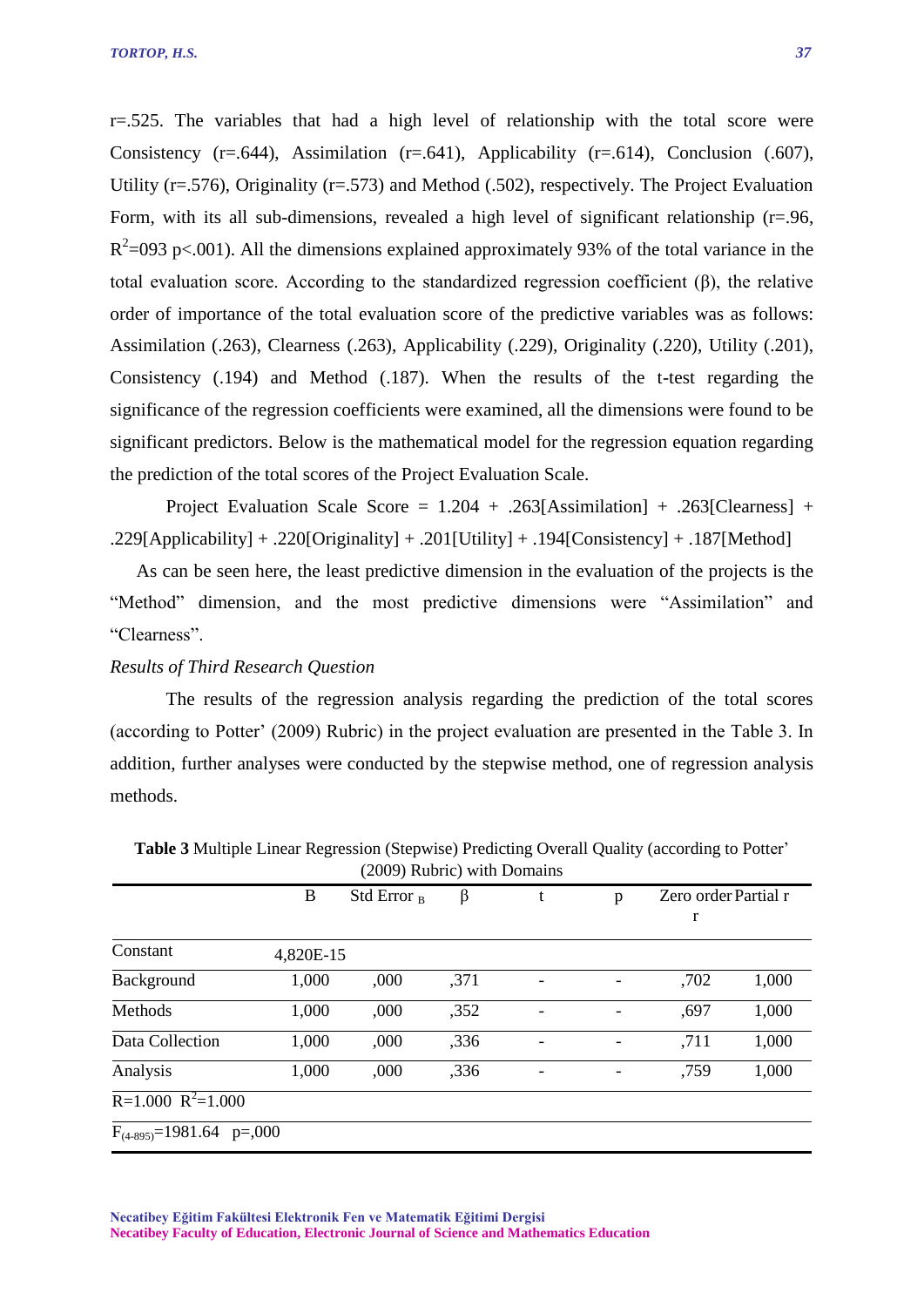The following model is seen when the sub-dimensions of the total score of rating scale that was used by Potter' Rubric (2009), is analyzed.

Project Evaluation Scale Scores = Constant  $+ .371$  [Background Dimension]  $+ .352$ [Methods Dimension] .336 [Data Collection Dimension] + .336 [Analysis Dimension]

#### *Results of Fourth Research Question*

The results of the correlation analysis regarding the total scores of Potter' (2009) Rubric between STRCT Rubric in the project evaluation are presented in the Table 4. Pearson Product Moment Correlation was conducted with the statistic analysis methods.

**Table 4** Correlation of STRCT Rubric Total Quality Scores between Potter' (2009) Rubric Total Quality Scores

|                     |                            | Potter' Rubric |
|---------------------|----------------------------|----------------|
| <b>STRCT Rubric</b> | <b>Pearson Correlation</b> | $.717**$       |
|                     | Sig. (2-tailed)            | ,000           |
|                     |                            | 900            |

 $**$  Correlation is significant at the 0.01 level (2-tailed).

As it can be seen in Table 4, there is a highly significant correlation between STRCT Rubric scores and Potter's Rubric scores (r=.717, p<.005).

#### **Discussion and Conclusion**

It is believed that science fairs can benefit students about scientific skills such as the scientific research (Grote, 1995; STRCT, 2013; Yayla & Uzun; 2008; LaBanca, 2008; Fisanick, 2010), science interest or career path (Olsen, 1985; Yayla & Uzun, 2008; Dionne et al., 2012), collaboration with peers (Yayla & Uzun, 2008; Fisanick, 2010) and so they have become a common practice and tradition in many countries (Cook, 2003; LaBanca, 2008). However, there are still some problems about science fairs such as academic plagiarism (dishonesty) (Grobman, 1993; Syre & Shapiro, 2007; Shore et al., 2007; Shore & Delcourt, 1995, Syer & Shore, 2001; Tortop, 2013a; Tortop, 2013b) and anxiety (Fisanick, 2010; Shore et al., 2007; Kosick, 2009; Czerniak & Lumpe, 1996; Abernathy & Vineyard, 2001). While the high school level science fairs at the high school level started in 1968 in Turkey, the secondary school level science fairs ''This is My Work'' began in 2005-2006. A comprehensive study of all aspects of "This is my Work" science fairs was done by Tortop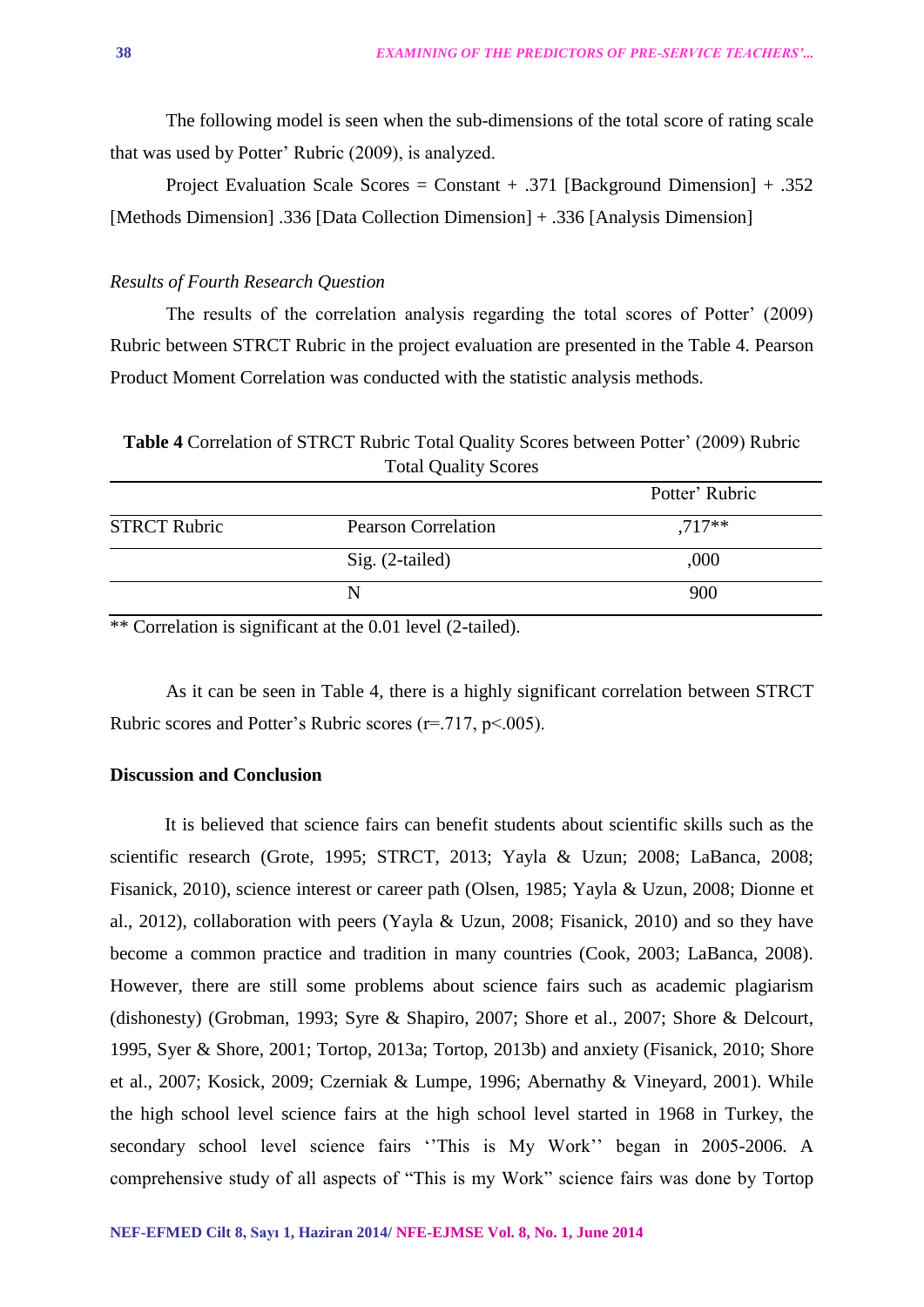(2013b). In the study, mostly teachers stated that "I do not want to participate as a mentor, in the competition if not necessary", this attitude of teachers affects the quality of the competition, of course. (Tortop, 2013b, 2013c).

One implication of teachers' negative attitudes about the science fair is that the jury evaluation cannot be relied on. Same findings that students and administrators concerned about the quality of jury evaluation (Tortop, 2013a, 2013b). There are also errors about the evaluation of the jury and academic plagiarism in literature (Grote, 1995a, Cook, 2003; Grobman, 1993; Syre & Shapiro, 2007). Mistakes in jury that contradicts the aims of the competitions can lead the students and the teachers go in the wrong direction (Tortop, 2013a, Tortop, 2013b; Cook, 2003).

In this study, the pre-service teachers were asked to evaluate 30 projects selected in the regional science fair exhibition. The STRCT and Potter (2009) rating scales were used to measure the quality of the projects. The findings are quite remarkable. In the study, the lowest mean scores of the domain of science fair rubric were *the Method domain* ( $\bar{x}$ =1.35), and the highest mean scores of the domain of the science fair rubric were *the Utility domain* ( $\bar{x}$ =1.64) according to the results of the descriptive statistics.

In science fair guidelines, while students are expected to acquire scientific method skills and perceive themselves as a scientist, in the evaluation, the situation of having the lowest score in scientific method shows that students and teachers pay little attention to this dimension and the juries did not eliminate the participants who paid little attention to the scientific method dimension.

In addition, the model of regression formula was that; Overall Scores of Science Fair Rubric= 1.165 (constant) + .251(Assimilation and Comprehension Domain) + .250(Conclusion and Clarity Domain) + .225(Originality and Creativity Domain) + .221(Applicability and Usefulness Domain) + .205(Utility for Economical and Social Domain) + .192(Used Scientific Method Domain) + .184(Consistency Domain). Surprisingly, *the Methods domain* was one of the lowest predictors of the overall scores of the science fair rubric.

These findings show that pre-service teachers hold such a perception; in determining the quality of a project in terms of scientific quality, the scientific method dimension that is used, is the least important dimension and assimilation and originality dimension of quality of the science projects, is more important. A similar situation can also be seen among students who look for the projects and among teachers who mentor the students in the district science fair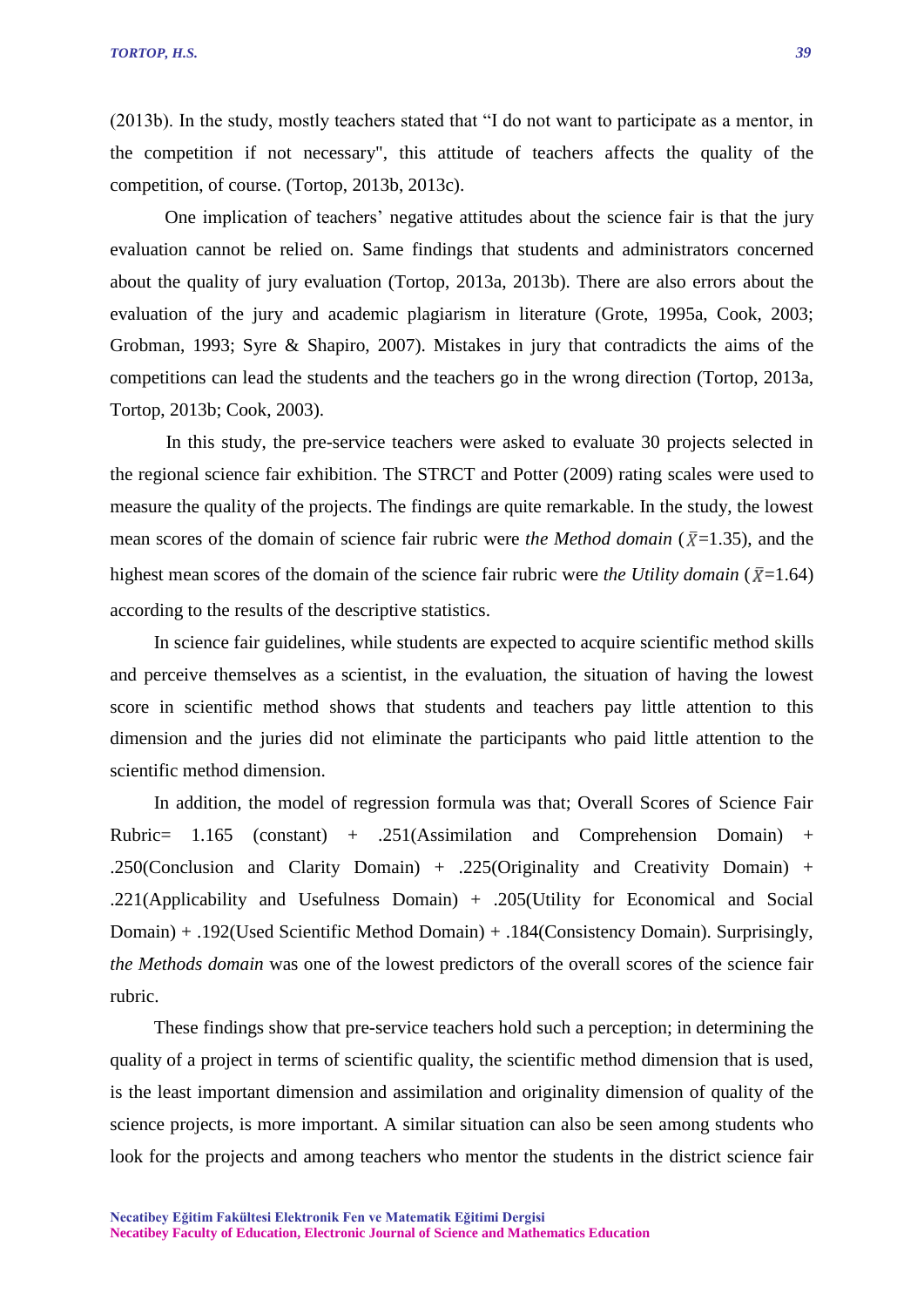exhibition. This situation can cause developing of a false perception about science by students who newly meet the science at secondary school level, therefore it is problematic for students' future science education (Czerniak, 1996; Cook, 2003; Blenis, 2000; Fisanick, 2010; Tortop, 2013a, Tortop; 2013b).

However, Potter (2009) found out that "the students' mean scores in the domains of Method and Analysis did predict the students' mean Quality scores". In this respect, the results obtained in the present study are parallel to those of the study carried out by Potter (2009). Potter (2009) reported that the dimensions of Method and Analysis were the best predictors for the project scale developed by the researcher. However, depending on this situation, the researcher stated that students and supervisor teachers in project competitions should not ignore the importance of the other dimensions of the scale. According to Potter (2009), juries evaluating the dimensions of Method and Analysis, which are the best predictors of the overall score, should focus on evaluating these dimensions due to their limited time. These findings obtained via the results of teacher candidates' evaluations of the projects are quite remarkable and thoughtful. Because, the "scientific method" that students used while preparing their projects least predicted the overall score. In fact, this indicates which features of projects that teacher candidates take into consideration while evaluating the projects. The new science program in Turkey (MNE; 2012) aims to help students acquire the ability to conduct scientific research. Science teachers should train students who know the scientific methods necessary to conduct scientific research (Grote, 1995; Cook, 2003; Abenarty and Vineyard, 2001; Tortop, 2013a, 2013b, 2013d). It is important that project competitions serve this purpose. The necessary precautions should be taken to help teacher candidates to view projects and project competitions from this perspective.

In the evaluation of pre-service teachers using Potter' (2009) Rubric, it is seen that "scientific method" isn't the highest predictor. Instead, surprisingly, "general information" dimension is the highest predictor. Pre-service teachers conducted a detailed examination, describing the project well and demonstrating that their projects had been of high quality. This situation is seen that Tortop (2013b) findings about teacher views of the science fairs in Turkey. A teacher's statement "Students cannot do this project, I do not understand how they are selected by juries" is quite significant.

Another finding is that there is a high correlation between STRCT rubric and Potter (2009) rubric. This is important in terms of the validity of the scales used in science fairs. However, what is important is that the jury should be trained about which sub-dimensions they should pay attention to (Grote, 1995, Tortop, 2013a, 2013b, Bellipani, 1994). However,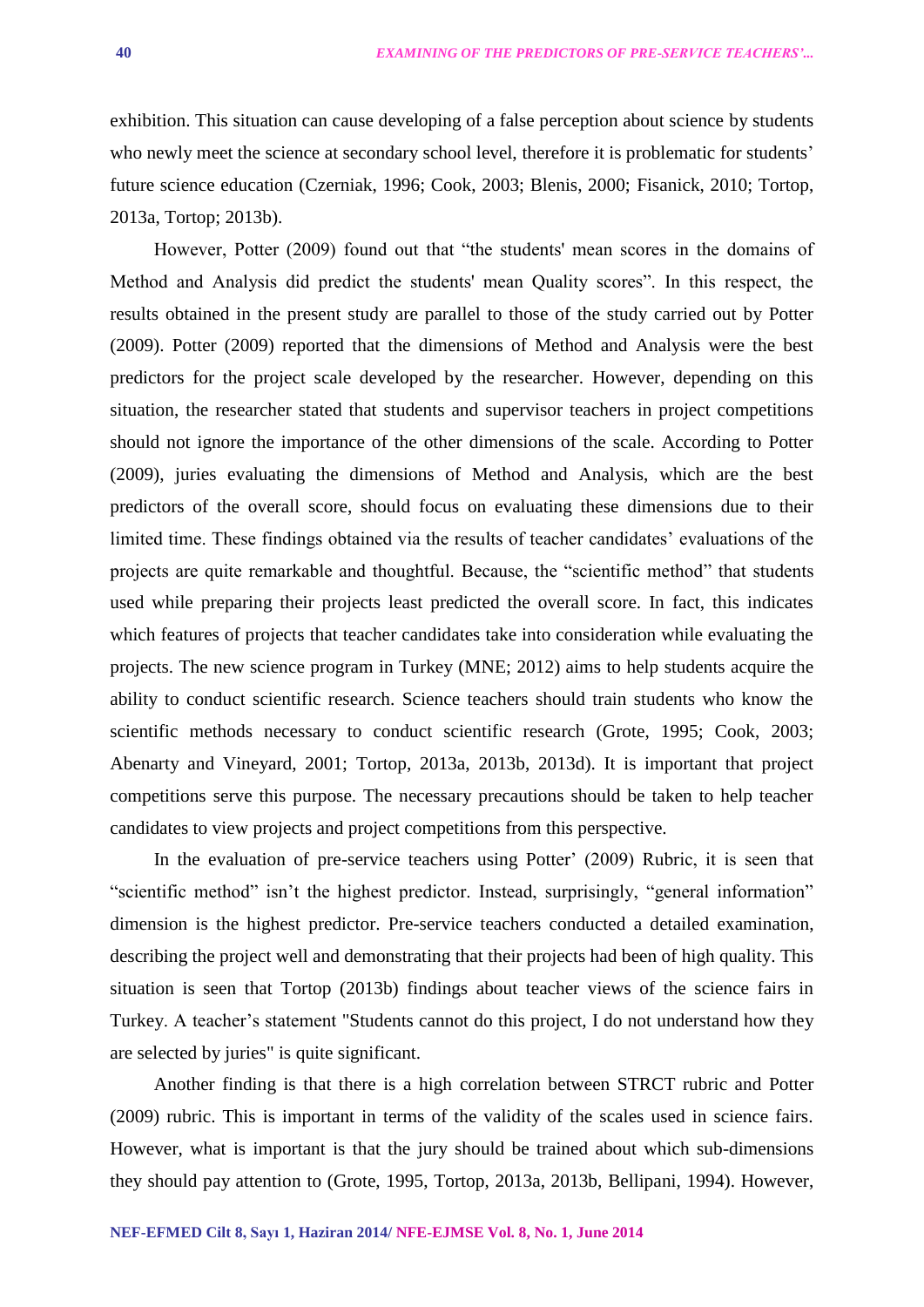according to the results of the study, "Scientific Method" sub-dimension of STRCT Rubric is high predictors of total quality scores, as well as high predictors of Potter Rubric total quality scores.

Science fair projects are tools that are used to measure students' performance assessment (Messick, 1995). It is needed to develop new assessment tools to assess students' science projects in terms of their performance. And "science educators only need to consider students' performance in Methods and Analysis when making decisions about student achievement" (Potter, 2009, pp.46) in the context of science fairs. Besides pre-service teachers should undergo training about what students should pay attention to scientific research projects within the project-based learning applications. In Turkey, Ministry of Education took a decision that science teachers can take additional courses for science fair mentorship. Although the certification is asked in all other additional courses (folk dance, table tennis, etc.), certificate is not required for the exercise in this area. Teachers should undergo training for doing a mentorship at the science fairs, they should take a certificate from STRCT or universities.

#### **References**

- Abernathy, T.V., & Vineyard, R.N. (2001). Academic competitions in science. *Clearing House*, *74*(5), 269-277.
- Balas, A.K. (1998). Science fairs in elementary school, ERIC clearinghouse for science mathematics and environmental education Columbus OH., 1-5, (ERIC document reproduction service No. ED 432444)
- Blenis, D.S. (2000). The effects of mandatory, competitive science fairs on fifth grade students' attitudes toward science and interest in science. *Reports-research* (143), 26 pp. Retriewed from: http://www.eric.ed.gov/PDFS/ED443718.pdf
- Bellipanni, L.J., & Lilly, J.E. (1999). What have researchers been saying about science fairs? *Science and Children*, *99,* 46-50.
- Board of Education, (2005). Talim Terbiye Kurulu Başkanlığı. Retriewed from: http://ttkb.meb.gov.tr/
- Breederman, T. (1983). Effects of activity- based elementary science on student outcomes: a quantitative synthesis. *Review of Educatioanal Research, 53*(4), 499-518.
- Bunderson, E.D., & Anderson, T. (1996). Preservice elementary teachers' attitudes toward their past experiences with science fairs. *School Science & Mathematics, 96*(7), 371- 378.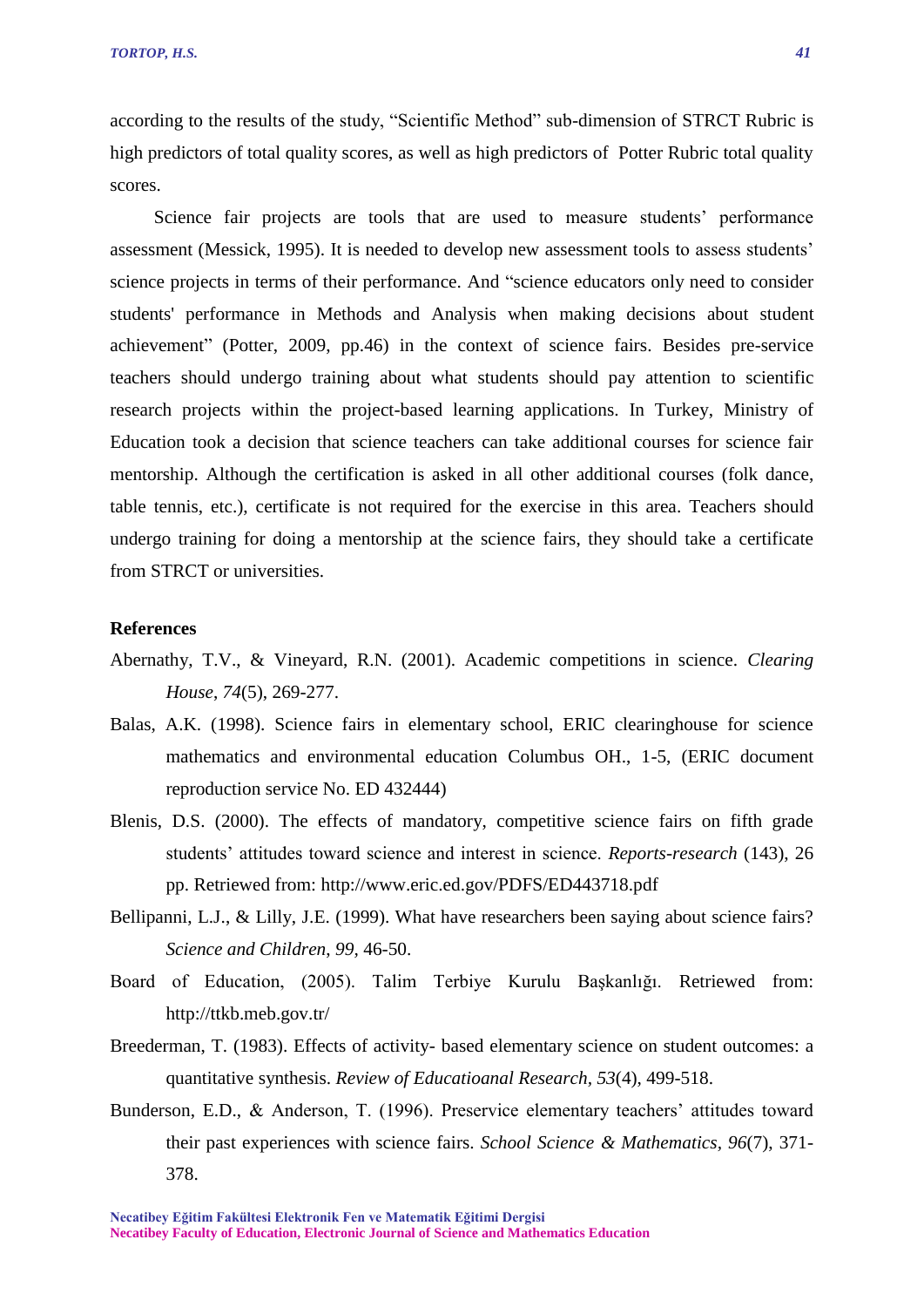- Czerniak, C.M. (1996). Predictors of success in a district science fair competition: An exploratory study. *School Science & Mathematics*, *96*(1), 21-28.
- Buyukozturk, S., Cakmak, E.K., Akgun, O.E., Karadeniz, S., & Demirel, F. (2011). *Bilimsel araştırma yöntemleri [Scientific research methods],* 8 th Edition, Ankara: PegemA Yayıncılık.
- Cook, H.M. (2003). *Elementary school teachers and successful science fair.* The University of North Carolina.Unpublished Doctoral Thesis. Greensboro. Umi: 3093864
- Czerniak, C.M. (1996). Predictors of success in a district science fair competition: An exploratory study. *School Science & Mathematics*, *96*(1), 21-28.
- Czerniak, C.M., & Lumpe A.T. (1996). Predictors of science fair participation using the theory of planned behavior. *School science & Mathematics, 97*(7), 335-362
- DeBoer, G., (1991). *A history of ideas in science education*. New York: Teachers College Press.
- Demirbas, M., & Yagbasan, R. (2005). Türkiye'de etkili fen öğretimi için ilköğretim kurumlarına yönelik olarak gerçekleştirilen program geliştirme çalışmalarının analizi ve karşılaşılan problemlere yönelik çözüm önerileri. *Gazi Üniversitesi Kırşehir Eğitim Fakültesi, 6*(2), 53-67*.*
- Dionne, L., Reis, G., Trudel, L., Guillet, G., Kleine, L., Hancianu, C. (2012). Students' sources of motivation for participating in science fairs: an exploratory study within the Canada-wide science fair 2008. *International Journal of Science and Mathematics Education, 10*(3), 669-693.
- Fisanick, L. M. (2010). *A descriptive study of the middle school science teacher behavior for required student participation in science fair competitions*. Unpublished Doctoral Thesis. Pennsylvania University. Indiana. UMI Number: 3403187
- Gomez, K. (2007). Negotiating discourses: sixth-grade students' use of multiple science discourses during a science fair presentation. *Linguistics and Education*, *18,* 41–64.
- Grobman, (1993). A fair proposition? *The Science Teacher. 60*(1), 40–41.
- Grote, M. (1995a). Science teacher educators' opinions about science projects and science fairs. *Journal of Science Teacher Education, 6*(1), 48-52.
- Grote, M. (1995b). Teacher opinions concerning science projects and science fairs. *Ohio Journal of Science*, *95*(4), 274-277.
- Kankelborg, A. (2005). *Rural science fair competition: leveling the playing field*. Unpublished Master thesis. Montana University, Montana. UMI: EP31005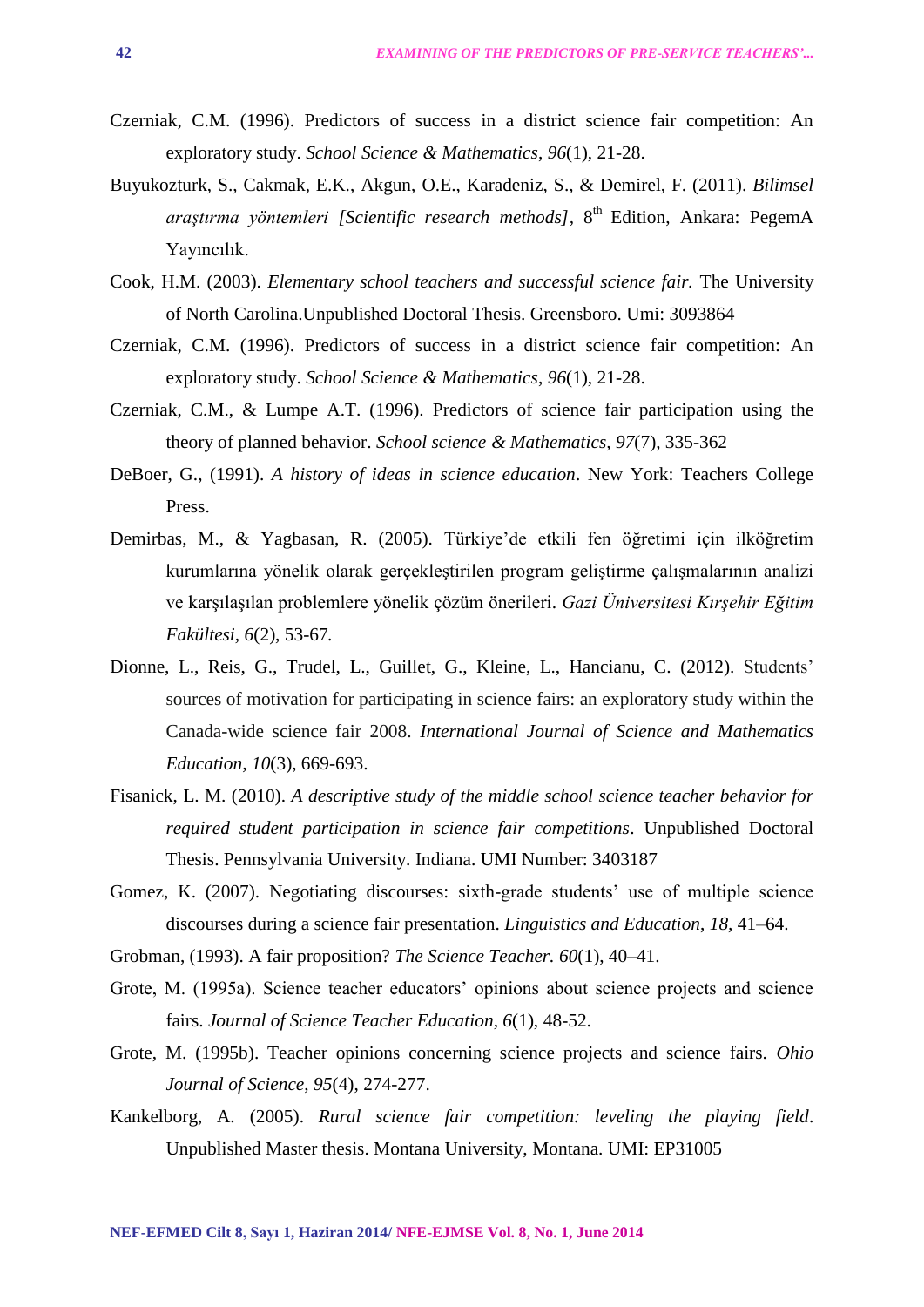- Kelly, M. P., & Staver, J.R. (2005). A case study of one school system's adoptation and ımplementation of an elementary science program. *Journal of Research in Science Teaching*, *40*(1), 25-52.
- LaBanca, F. (2008). *Impact of problem finding on the quality of authentic open inquiry science research projects*. Unpublished Doctoral Thesis. Western Connecticut State University. UMI Number: 3411366.
- Messick, S. (1995). Standards of validity and the validity standards in performance assessment. *Educational Measurement: Issues and Practice, 14,* 5-8.
- McGee, S.M. (1996). *Submitted to the graduate school in partial fulfillment of the requirements*. Unpublished Doctoral Thesis. Northwestern University, Illinois, US.
- Potter, M.C. (2009). *Analyzing the technical quality of a rubric used to assess science fair projects*. Unpublished Doctoral Thesis. University of Oregon. Oregon. UMI: 3377391
- Ravitz, J., Hixson, N., English M., & Mergendoller, J. (April, 2011). *Using project based learnign to teach 21st century skills: Findings from a statewide initiative*. Paper presented at Annual Meetings of the American Educational Research. Vancouver, BC.
- Research and Development of Education Department (RDED), Turkish Ministry of Education, (2012). Retriewed from: http://egitek.meb.gov.tr/earged/index.html
- Shore, B.M., Delcourt, M.A.B., Syre, C.A., & Shapiro, M. (2007). The phantom of the science fair. In B. M. Shore, M. W. Aulls, & M. A. B. Delcourt (Eds.), *Inquiry in education volume II: overcoming barriers to successful implementation*. Mahwah, NJ: Erlbaum.
- STRCT (2013). The Scientific and Technological Research Council of Turkey (STRCT). (TUBİTAK) Retriewed from: http://www.tubitak.gov.tr/ch
- Syer, C.A., & Shore, B.M. (2001). Science fairs: what are the sources of help for students and how prevalent is cheating?, *School Science & Mathematics*, *101*(4), 206-221.
- This is My Work Science Fair Project Guide, (2009). Director of Basic Education. Retriewed from:<http://tegm.meb.gov.tr/bubenimeserim/>
- Tortop, H.S. (2013a). Science teachers' views about the science fair at primary education level. *Turkish Journal of Qualitative Inqury*, *4*(2), 56-64.
- Tortop, H.S. (2013b). Bu benim eserim bilim şenliğinin yönetici, öğretmen ve öğrenci görüşleri ve fen projelerinin kalitesi odağından görünümü, *[Overview of a national science fair in turkey from the focus on administrators', teachers', students' views and*